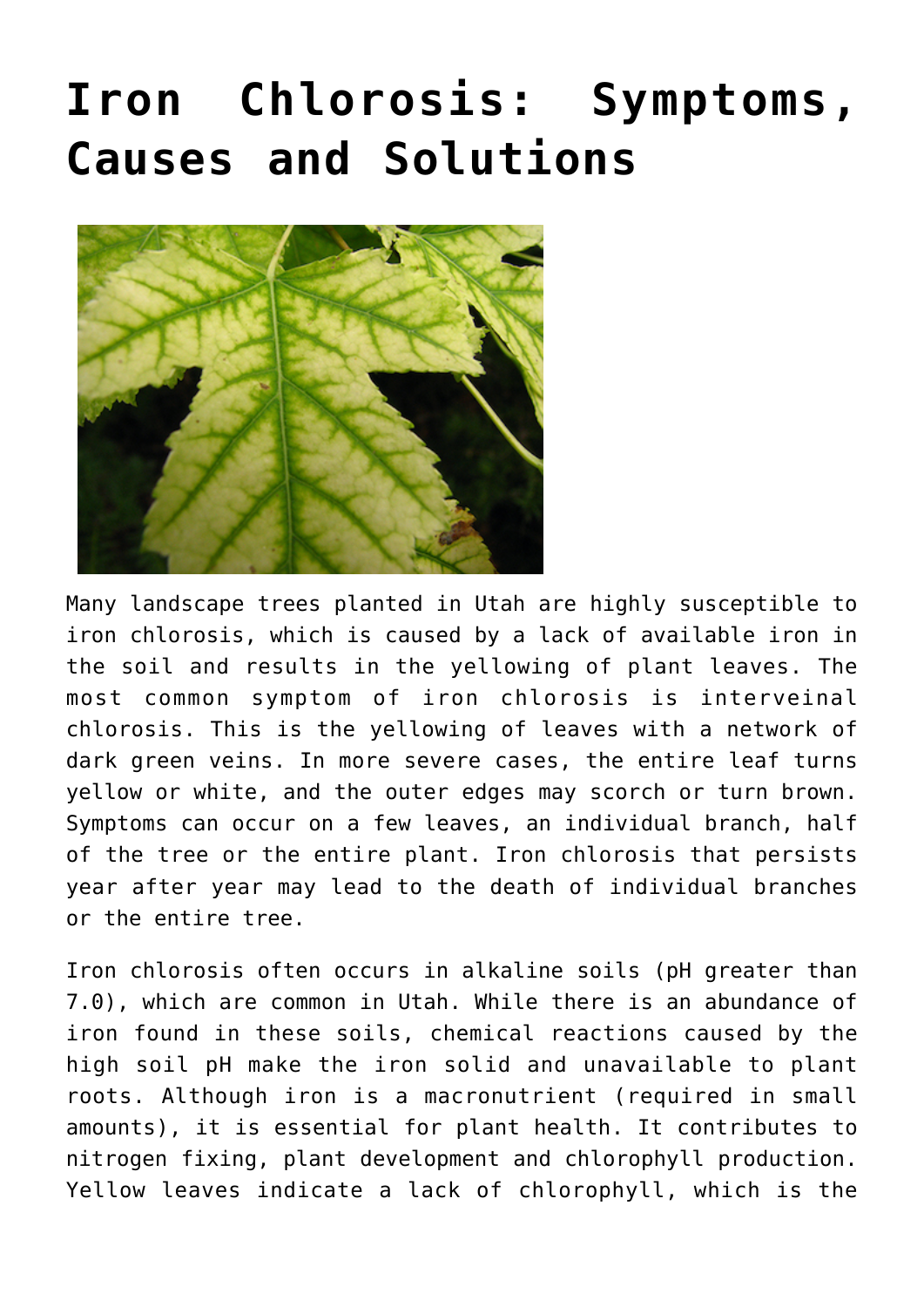green pigment found in plant leaves. Without it, plants struggle to properly photosynthesize. If plants are unable to properly photosynthesize during the growing season, plant growth and vigor will suffer.

The best way to avoid iron chlorosis is to plant species that are tolerant of alkaline soils and less susceptible to the lack of available iron. Avoid planting species that are highly susceptible to iron deficiency, since recurring chlorosis will weaken the plants. Maples, a commonly planted landscape tree in Utah, have many varieties that are highly susceptible to iron deficiencies and will quickly develop symptoms of iron chlorosis. Even species that are tolerant of moderately high pH soils may exhibit symptoms of iron chlorosis on particularly bad sites. It is always wise to get your soil tested prior to planting. This will help you avoid potential problems in the future.

Species to avoid include most maples, quaking aspen, river birch and pin oak. Some species less susceptible to iron chlorosis include Ginkgo, most oaks, Kentucky coffeetree and catalpa.

Treatment options are available for mature trees that are suffering from iron chlorosis. Soil applications, foliar sprays and trunk injections are available. Soil and trunk treatments will last longer than foliar treatments, though foliar treatments provide a more rapid response. Some methods will work better than others, depending on the area, so you may need to try different methods until you find the right one for your situation.

For more information, including a full list of species to plant and avoid, as well as treatment options for trees with iron chlorosis, visit [http://forestry.usu.edu/trees-cities-towns/tree-care/pre](http://forestry.usu.edu/trees-cities-towns/tree-care/preventing-iron-chlorosis) [venting-iron-chlorosis](http://forestry.usu.edu/trees-cities-towns/tree-care/preventing-iron-chlorosis).